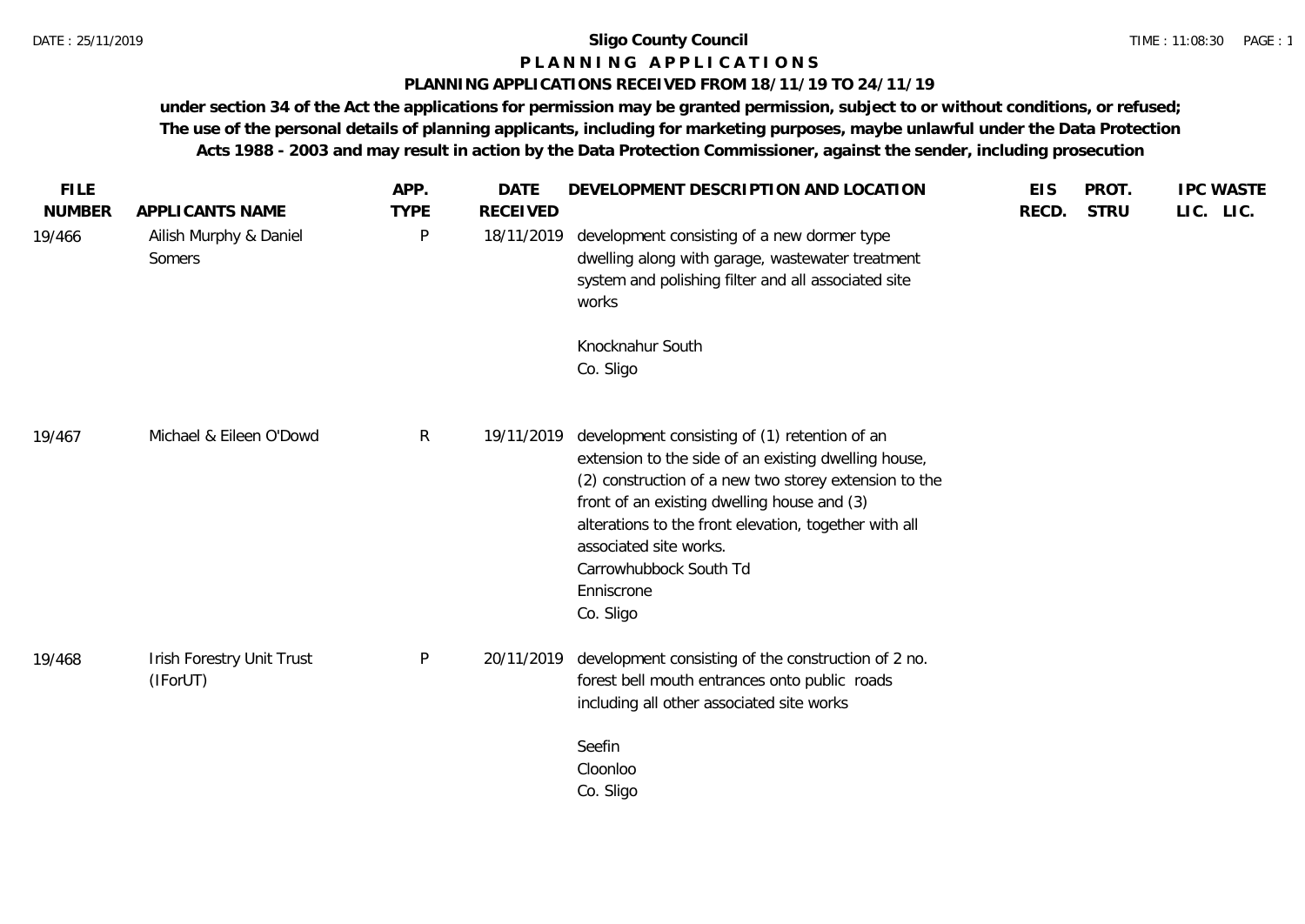## **P L A N N I N G A P P L I C A T I O N S**

# **PLANNING APPLICATIONS RECEIVED FROM 18/11/19 TO 24/11/19**

| <b>FILE</b><br><b>NUMBER</b> | APPLICANTS NAME                         | APP.<br><b>TYPE</b> | <b>DATE</b><br><b>RECEIVED</b> | DEVELOPMENT DESCRIPTION AND LOCATION                                                                                                                                                                                                                                                                                                                                           | <b>EIS</b><br>RECD. | PROT.<br><b>STRU</b> | <b>IPC WASTE</b><br>LIC. LIC. |
|------------------------------|-----------------------------------------|---------------------|--------------------------------|--------------------------------------------------------------------------------------------------------------------------------------------------------------------------------------------------------------------------------------------------------------------------------------------------------------------------------------------------------------------------------|---------------------|----------------------|-------------------------------|
| 19/469                       | Irish Forestry Unit Trust<br>(IForUT)   | P                   | 20/11/2019                     | development consisting of the construction of a<br>forest bell mouth entrance onto a public road<br>including all other associated site works                                                                                                                                                                                                                                  |                     |                      |                               |
|                              |                                         |                     |                                | Seefin<br>Cloonloo<br>Co. Sligo                                                                                                                                                                                                                                                                                                                                                |                     |                      |                               |
| 19/470                       | Frank Gallagher                         | $\mathsf{R}$        | 20/11/2019                     | development consisting of (a) Retain alterations to<br>front and rear elevations of existing garage. (b)<br>Change of use of garage to extension of existing<br>veterinary practice for office and retail purposed<br>only, including erection of advertising signage to<br>front elevation and internal modifications, together<br>with all ancillary site works and services |                     |                      |                               |
|                              |                                         |                     |                                | <b>Teeling Street</b><br>Ballymote<br>Co. Sligo                                                                                                                                                                                                                                                                                                                                |                     |                      |                               |
| 19/471                       | Damien Kilgannon & Andrea<br>Ballantyne | P                   | 20/11/2019                     | development consisting of the conversion of<br>domestic garage to habitable accommodation and<br>replacement of existing garage door with a window<br>on the front facade, and all associated site<br>development works                                                                                                                                                        |                     |                      |                               |
|                              |                                         |                     |                                | 4 Jinks Avenue<br>Sligo<br>Co. Sligo                                                                                                                                                                                                                                                                                                                                           |                     |                      |                               |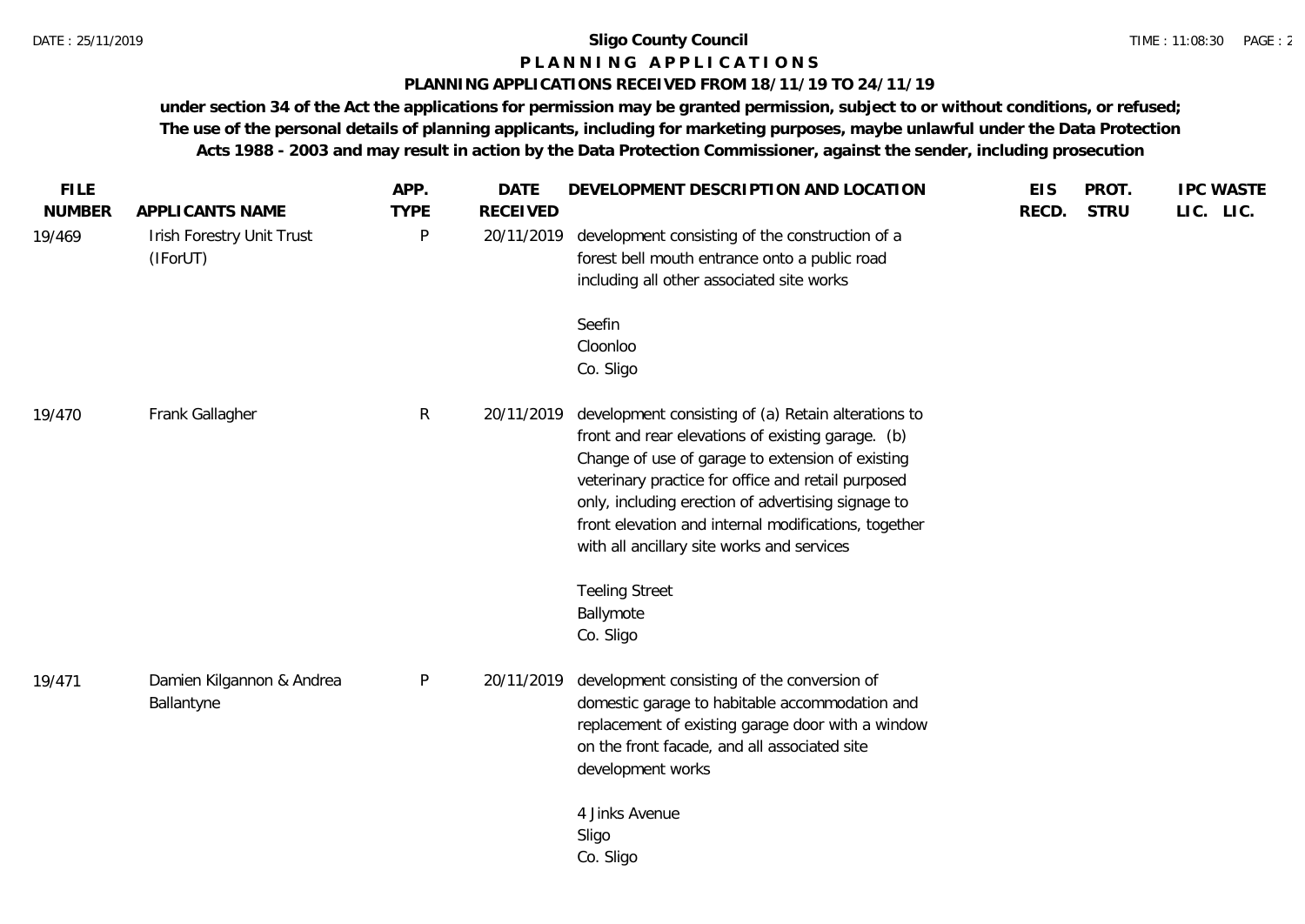# **P L A N N I N G A P P L I C A T I O N S**

# **PLANNING APPLICATIONS RECEIVED FROM 18/11/19 TO 24/11/19**

| <b>FILE</b>   |                                   | APP.         | <b>DATE</b> | DEVELOPMENT DESCRIPTION AND LOCATION                                                                                                                                                                                                                                                                                                                                                            | <b>EIS</b> | PROT.       | <b>IPC WASTE</b> |
|---------------|-----------------------------------|--------------|-------------|-------------------------------------------------------------------------------------------------------------------------------------------------------------------------------------------------------------------------------------------------------------------------------------------------------------------------------------------------------------------------------------------------|------------|-------------|------------------|
| <b>NUMBER</b> | APPLICANTS NAME                   | <b>TYPE</b>  | RECEIVED    |                                                                                                                                                                                                                                                                                                                                                                                                 | RECD.      | <b>STRU</b> | LIC. LIC.        |
| 19/472        | Adrain Taaffe & Grainne<br>McKeon | $\mathsf{P}$ | 20/11/2019  | development consisting of the construction of a<br>single storey type domestic dwelling, a new site<br>entrance, construct a domestic waste water<br>treatment system to EPA code of practice standards<br>together with all associated ancillary works                                                                                                                                         |            |             |                  |
|               |                                   |              |             | Lavally<br>Ballintogher<br>Co. Sligo                                                                                                                                                                                                                                                                                                                                                            |            |             |                  |
| 19/473        | Ali Hassan                        | P            | 20/11/2019  | development consisting of a change of use of<br>existing shop to a restaurant along with construction<br>of a 22 sq.m coldroom and toilet room to the rear of<br>the building, signage (on front of building and on<br>boundary wall facing circular road), elevational<br>changes to the front of the building, air extraction,<br>515 sqm carparking facilities, and associated site<br>works |            |             |                  |
|               |                                   |              |             | Wolfe Tone Square<br>Tubbercurry<br>Co. Sligo                                                                                                                                                                                                                                                                                                                                                   |            |             |                  |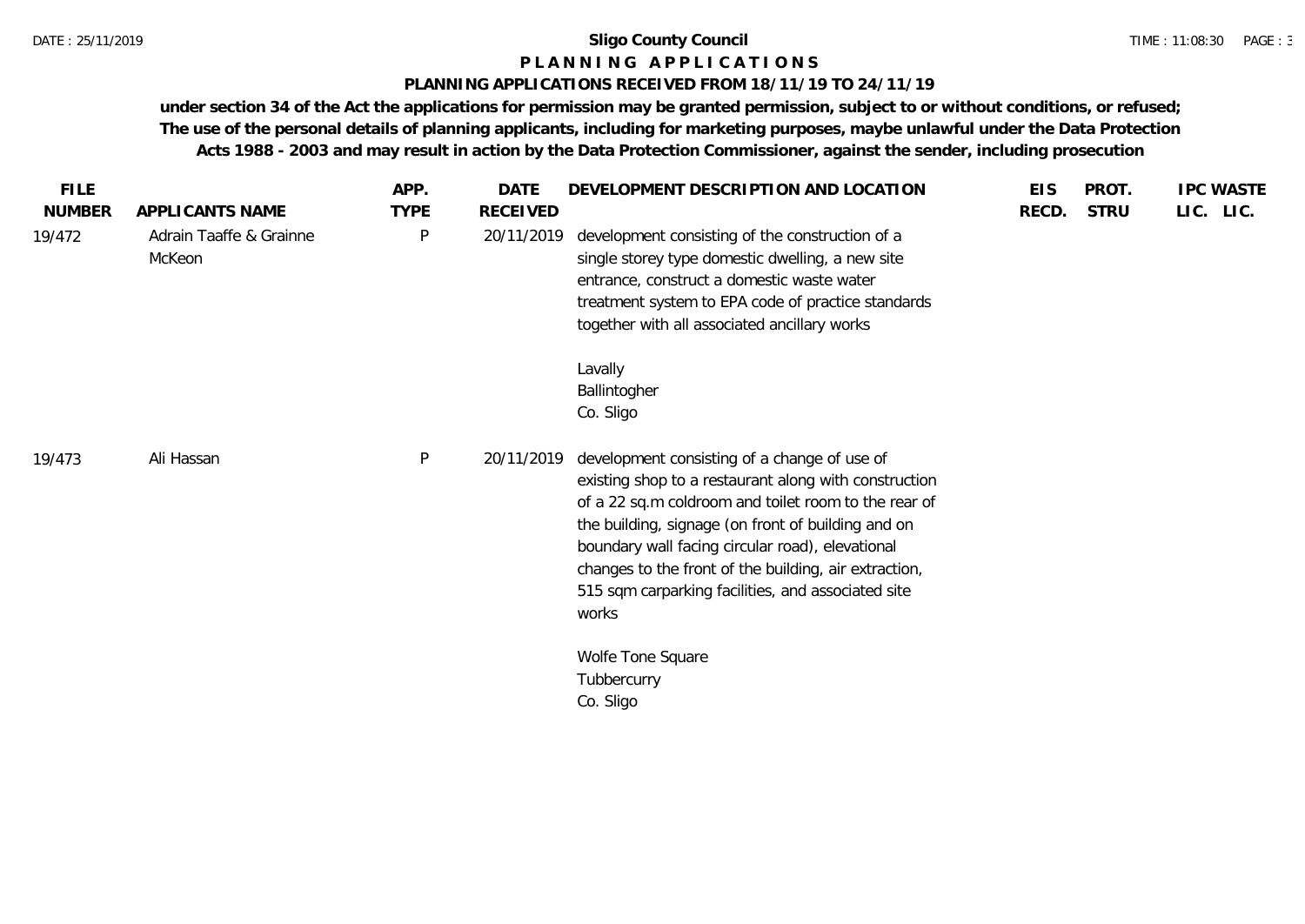### **P L A N N I N G A P P L I C A T I O N S**

# **PLANNING APPLICATIONS RECEIVED FROM 18/11/19 TO 24/11/19**

| <b>FILE</b>   |                           | APP.        | DATE            | DEVELOPMENT DESCRIPTION AND LOCATION                                                                                                                                                                                                                                                                     | <b>EIS</b> | PROT.       | <b>IPC WASTE</b> |
|---------------|---------------------------|-------------|-----------------|----------------------------------------------------------------------------------------------------------------------------------------------------------------------------------------------------------------------------------------------------------------------------------------------------------|------------|-------------|------------------|
| <b>NUMBER</b> | APPLICANTS NAME           | <b>TYPE</b> | <b>RECEIVED</b> |                                                                                                                                                                                                                                                                                                          | RECD.      | <b>STRU</b> | LIC. LIC.        |
| 19/474        | Nicola Reilly & Pat Tighe | P           | 21/11/2019      | development consisting of the demolition of an<br>existing single storey dwelling house and the<br>construction of a new two storey dwelling house<br>with new waste water treatment system and all<br>associated site works and services<br>Stonecroft, Tully,<br>Strandhill Road,<br>Sligo<br>F91 K593 |            |             |                  |
| 19/475        | Rosaleen Gibbons          | P           | 22/11/2019      | development consisting of the construction of single<br>storey extension to front and side of existing<br>dwelling house with associated works<br>92 Seafield Avenue<br>Cartron<br>Sligo<br>F91 W2VE                                                                                                     |            |             |                  |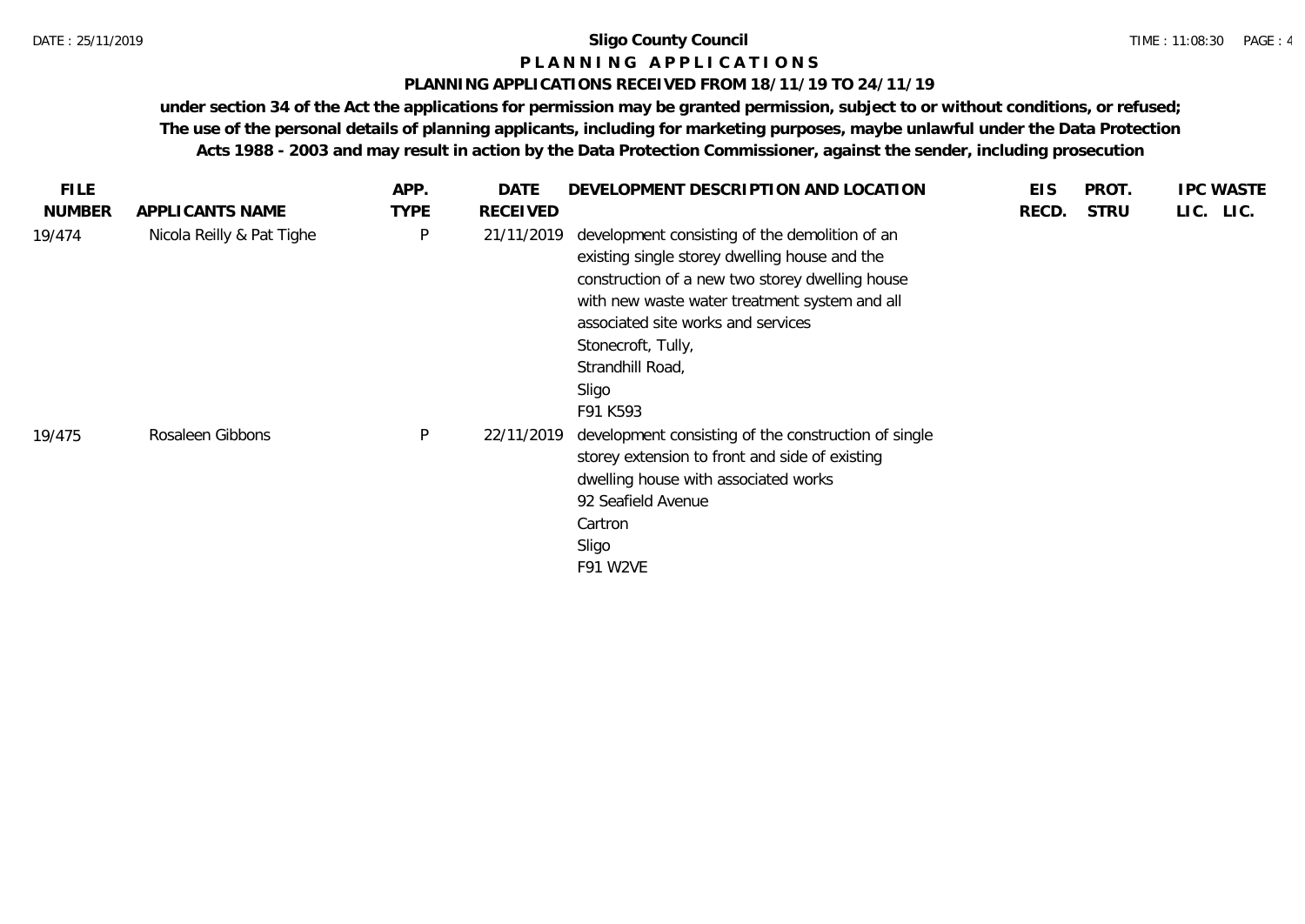# **P L A N N I N G A P P L I C A T I O N S**

# **PLANNING APPLICATIONS RECEIVED FROM 18/11/19 TO 24/11/19**

**under section 34 of the Act the applications for permission may be granted permission, subject to or without conditions, or refused; The use of the personal details of planning applicants, including for marketing purposes, maybe unlawful under the Data Protection Acts 1988 - 2003 and may result in action by the Data Protection Commissioner, against the sender, including prosecution**

| <b>FILE</b>   |                            | APP.         | <b>DATE</b> | DEVELOPMENT DESCRIPTION AND LOCATION                                                                                                                                                                                                                                                                                                                                                                                                                                                                                                                                                                                                                                                                                                                                                                                                                                                                                            | <b>EIS</b> | PROT.       | <b>IPC WASTE</b> |
|---------------|----------------------------|--------------|-------------|---------------------------------------------------------------------------------------------------------------------------------------------------------------------------------------------------------------------------------------------------------------------------------------------------------------------------------------------------------------------------------------------------------------------------------------------------------------------------------------------------------------------------------------------------------------------------------------------------------------------------------------------------------------------------------------------------------------------------------------------------------------------------------------------------------------------------------------------------------------------------------------------------------------------------------|------------|-------------|------------------|
| <b>NUMBER</b> | APPLICANTS NAME            | <b>TYPE</b>  | RECEIVED    |                                                                                                                                                                                                                                                                                                                                                                                                                                                                                                                                                                                                                                                                                                                                                                                                                                                                                                                                 | RECD.      | <b>STRU</b> | LIC. LIC.        |
| 19/476        | Premier Forest ROI Limited | $\mathsf{P}$ | 22/11/2019  | development consisting of (1) Construct a<br>single-story retail unit, for use as a garden centre, to<br>the northern corner of the existing main 'Brooks'<br>warehouse building with covered horticulture and<br>nursery areas to the rear. (2) Lower boundary wall<br>along Rathedmond Road to the front of the<br>proposed retail unit. (3) Construct a new vehicular<br>entrance onto the Rathemond Road to serve as<br>delievery access to the rear of the new retail unit.<br>(4) Reposition the existing builder's yard entrance<br>and construct a new canopy over the existing<br>security hut serving this entrance, to create<br>additional parking spaces. (5) Install new porch to<br>front entrance of existing retail section at the front of<br>the 'Brooks' main warehouse building. (6) All<br>associated site works<br>Brooks Timber & Building Supplies Limited<br>Rathedmond Td<br>Finisklin Road<br>Sligo |            |             |                  |
|               |                            |              |             |                                                                                                                                                                                                                                                                                                                                                                                                                                                                                                                                                                                                                                                                                                                                                                                                                                                                                                                                 |            |             |                  |
|               | Total: 11                  |              |             |                                                                                                                                                                                                                                                                                                                                                                                                                                                                                                                                                                                                                                                                                                                                                                                                                                                                                                                                 |            |             |                  |

\*\*\* END OF REPORT \*\*\*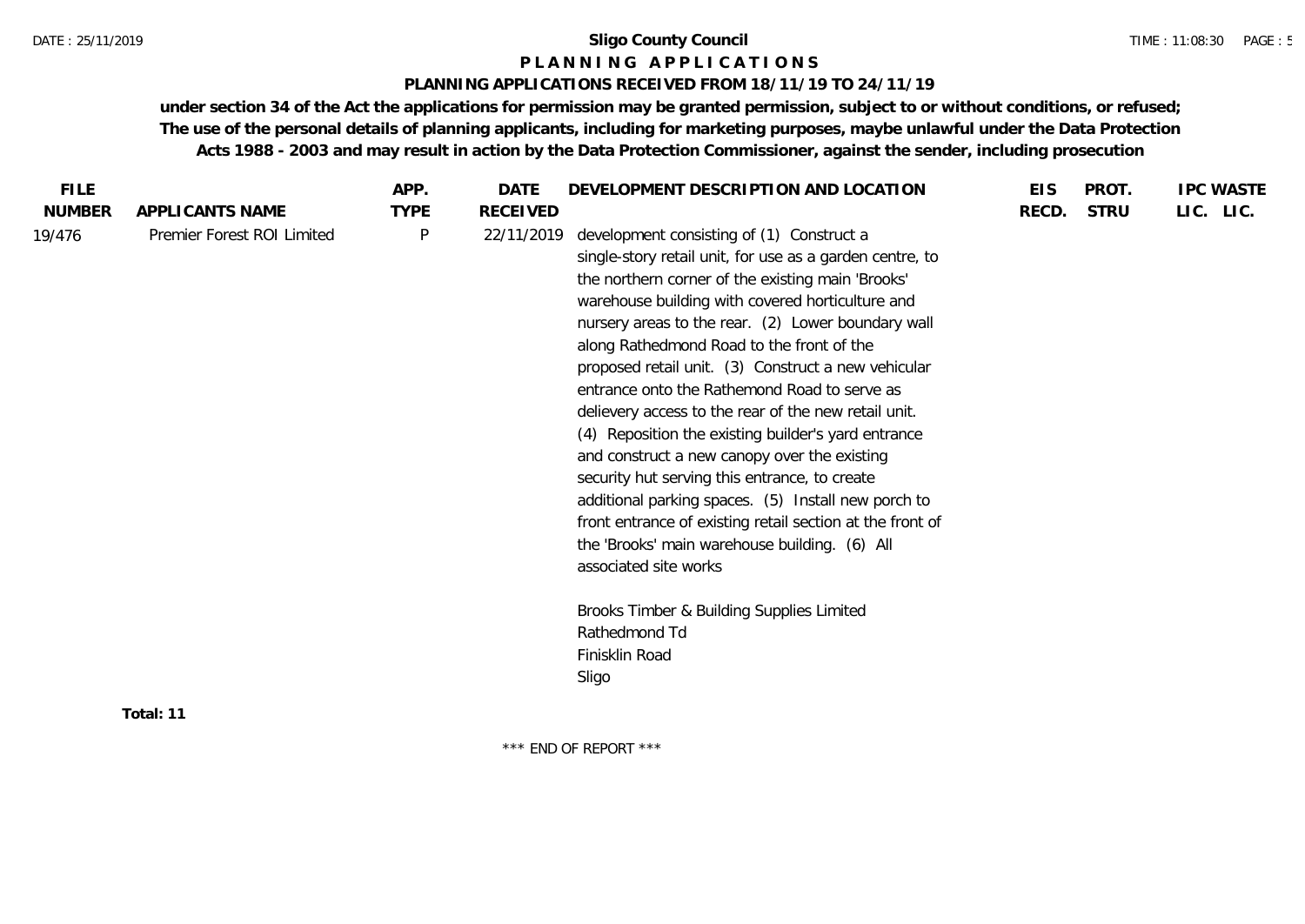# **P L A N N I N G A P P L I C A T I O N S**

# **PLANNING APPLICATIONS GRANTED FROM 18/11/2019 TO 24/11/2019**

**in deciding a planning application the planning authority, in accordance with section 34(3) of the Act, has had regard to submissions or observations recieved in accordance with these Regulations;**

**The use of the personal details of planning applicants, including for marketing purposes, maybe unlawful under the Data Protection Acts 1988 - 2003 and may result in action by the Data Protection Commissioner, against the sender, including prosecution.**

| <b>FILE</b>   |                 | APP.        | <b>DATE</b>     |                                                                                                                                                                                                                                                                                                                                                                                                                                                                                                                                                                                                                                                                                                                                                                                                                                                                                                                                                                     | M.O.       | M.O.          |
|---------------|-----------------|-------------|-----------------|---------------------------------------------------------------------------------------------------------------------------------------------------------------------------------------------------------------------------------------------------------------------------------------------------------------------------------------------------------------------------------------------------------------------------------------------------------------------------------------------------------------------------------------------------------------------------------------------------------------------------------------------------------------------------------------------------------------------------------------------------------------------------------------------------------------------------------------------------------------------------------------------------------------------------------------------------------------------|------------|---------------|
| <b>NUMBER</b> | APPLICANTS NAME | <b>TYPE</b> | <b>RECEIVED</b> | DEVELOPMENT DESCRIPTION AND LOCATION                                                                                                                                                                                                                                                                                                                                                                                                                                                                                                                                                                                                                                                                                                                                                                                                                                                                                                                                | DATE       | <b>NUMBER</b> |
| 19/160        | John Hallinan   | P           | 17/07/2019      | for development consisting of an amendment to the<br>permitted grid connection (Ref. No. PL16/422). The<br>amended grid connection will be from the black Lough<br>Wind Farm at Tawnamore, Co. Sligo (Ref. No. PL17/93<br>to the permitted control building at Cloonkeelaun (Ref.<br>No. PL 16/422), traversing the townlands of Tawnamore<br>and Cloonkeelaun. The development will consist of a<br>20kv cable extending to (a) circa 2.3 kilometres of<br>overhead line supported by a single wooden poles, (b)<br>approximately 240m of underground cabling extending<br>from turbine T2 at Black Lough to the first wooden pole<br>and (c) approximately 100m of underground cabling<br>from the southern-most pole of the proposed overhead<br>line to the control building at Cloonkeelaun. An<br>Environmental Impact Assessment Report (EIAR) and a<br>Natura Impact Statement (NIS) will be submitted to the<br>planning authority with the application at | 18/11/2019 | P672/19       |
|               |                 |             |                 | Tawnamore and Cloonkeelaun                                                                                                                                                                                                                                                                                                                                                                                                                                                                                                                                                                                                                                                                                                                                                                                                                                                                                                                                          |            |               |
|               |                 |             |                 | Co. Sligo                                                                                                                                                                                                                                                                                                                                                                                                                                                                                                                                                                                                                                                                                                                                                                                                                                                                                                                                                           |            |               |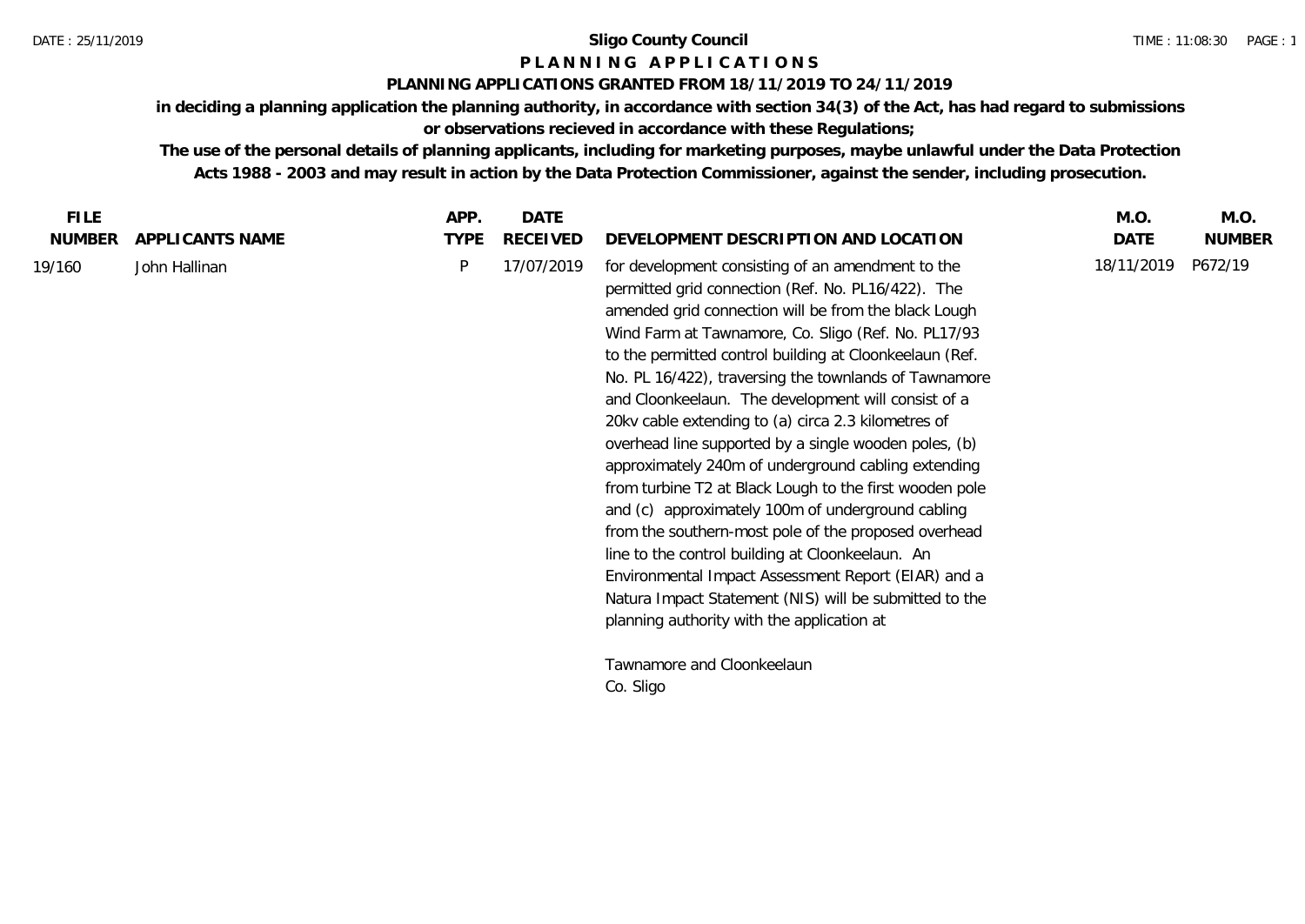# **P L A N N I N G A P P L I C A T I O N S**

#### **PLANNING APPLICATIONS GRANTED FROM 18/11/2019 TO 24/11/2019**

**in deciding a planning application the planning authority, in accordance with section 34(3) of the Act, has had regard to submissions or observations recieved in accordance with these Regulations;**

**The use of the personal details of planning applicants, including for marketing purposes, maybe unlawful under the Data Protection Acts 1988 - 2003 and may result in action by the Data Protection Commissioner, against the sender, including prosecution.**

**FILE NUMBER APPLICANTS NAME APP. DATE TYPE DEVELOPMENT DESCRIPTION AND LOCATION M.O. DATE NUMBER M.O.** Ciara Walsh P 13/08/2019 development consisting of conversion of existing 19/334 21/11/2019 P682/19 outbuilding, currently used for agricultural and general storage purposes to a two storey type domestic dwelling and to construct a new waste water treatment system to current EPA code of practice standards together with all associated ancillary works. The proposed works will be carried out within the curtilage of protected structure, Doonamurray House, RPS No. 193. Doonamurray, Ballygawley, Co Sligo Conor and Siobhan Ward P 12/09/2019 Development consisting of the erection of a new single 19/380 22/11/2019 P684/19storey dwelling house, vehicular entrance, piers and gates, effluent treatment system together with all associated site development works. Branchfield Ballymote Co Sligo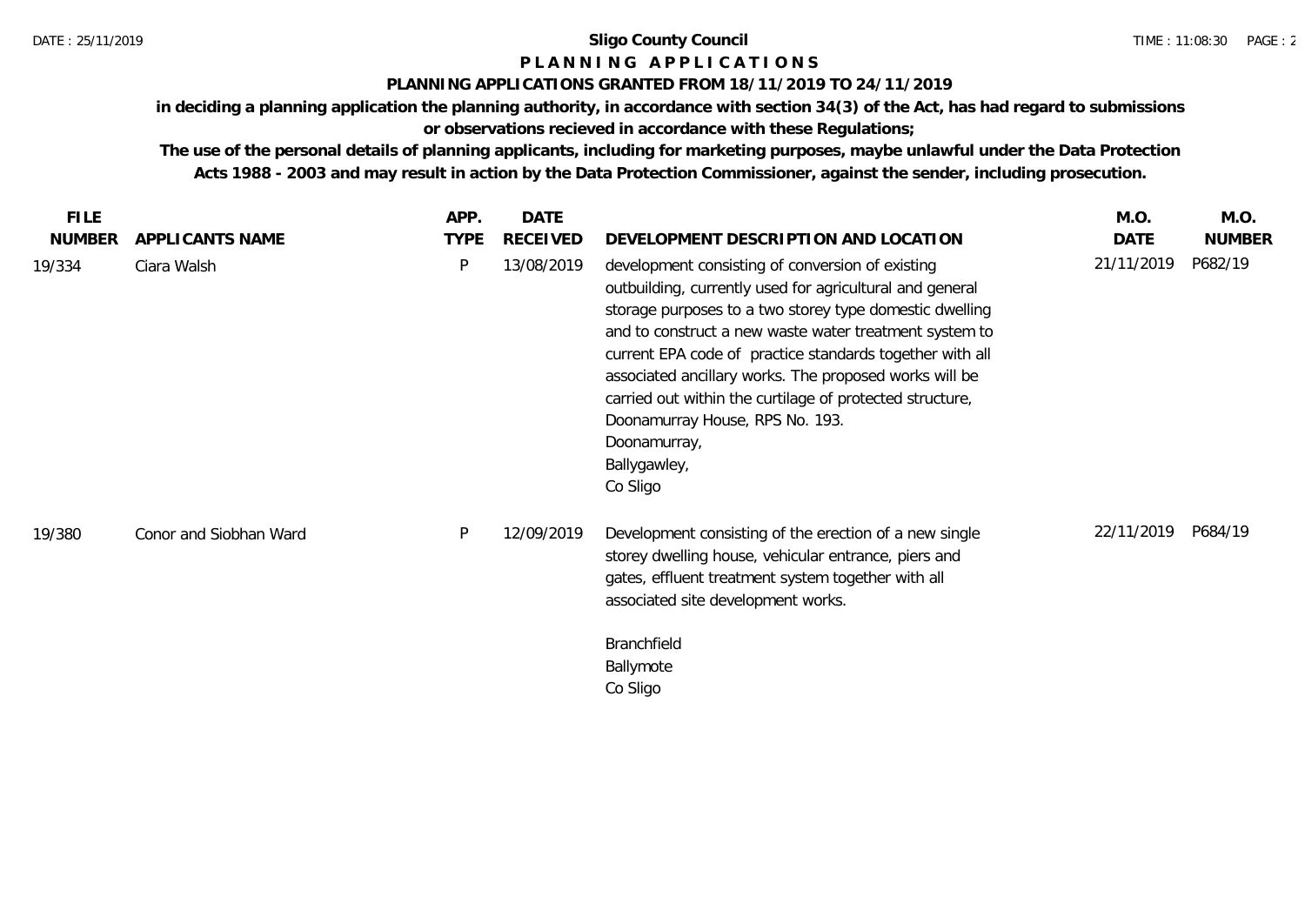# **P L A N N I N G A P P L I C A T I O N S**

# **PLANNING APPLICATIONS GRANTED FROM 18/11/2019 TO 24/11/2019**

**in deciding a planning application the planning authority, in accordance with section 34(3) of the Act, has had regard to submissions or observations recieved in accordance with these Regulations;**

**The use of the personal details of planning applicants, including for marketing purposes, maybe unlawful under the Data Protection** 

**Acts 1988 - 2003 and may result in action by the Data Protection Commissioner, against the sender, including prosecution.**

| <b>FILE</b><br><b>NUMBER</b> | APPLICANTS NAME              | APP.<br><b>TYPE</b> | <b>DATE</b><br><b>RECEIVED</b> | DEVELOPMENT DESCRIPTION AND LOCATION                                                                                                                                                                                                                                                           | M.O.<br><b>DATE</b> | M.O.<br><b>NUMBER</b> |
|------------------------------|------------------------------|---------------------|--------------------------------|------------------------------------------------------------------------------------------------------------------------------------------------------------------------------------------------------------------------------------------------------------------------------------------------|---------------------|-----------------------|
| 19/408                       | Johannes and Martina Bartsch | P                   | 30/09/2019                     | for development consisting of the demolition of an<br>existing single storey house (approx. 128 sq.m),<br>construction of a new single story, split level house<br>(approx. 173 sq.m), provision of a new on site<br>wastewater treatment system, landscaping and all<br>associated site works | 19/11/2019          | P672/19               |
|                              |                              |                     |                                | Glen Road<br>Knocknarea<br>Co. Sligo<br>F91 HF86                                                                                                                                                                                                                                               |                     |                       |
| 19/409                       | Paul Cryan                   | P                   | 30/09/2019                     | for development consisting of the proposed construction<br>of a loose house, meal bin, manure pit and 3 bay slatted<br>shed with underground slurry storage tank along with all<br>associated site works                                                                                       | 19/11/2019          | P675/19               |
| 19/410                       | Catherine Hack               | P                   | 01/10/2019                     | Tonraponra<br>Keash<br>Ballymote<br>Co. Sligo<br>for development consisting of the construction of a new<br>house and domestic garage and installation of a                                                                                                                                    | 21/11/2019 P679/19  |                       |
|                              |                              |                     |                                | wastewater treatment system and polishing filter<br>Kilmorgan<br>Ballymote<br>Co. Sligo                                                                                                                                                                                                        |                     |                       |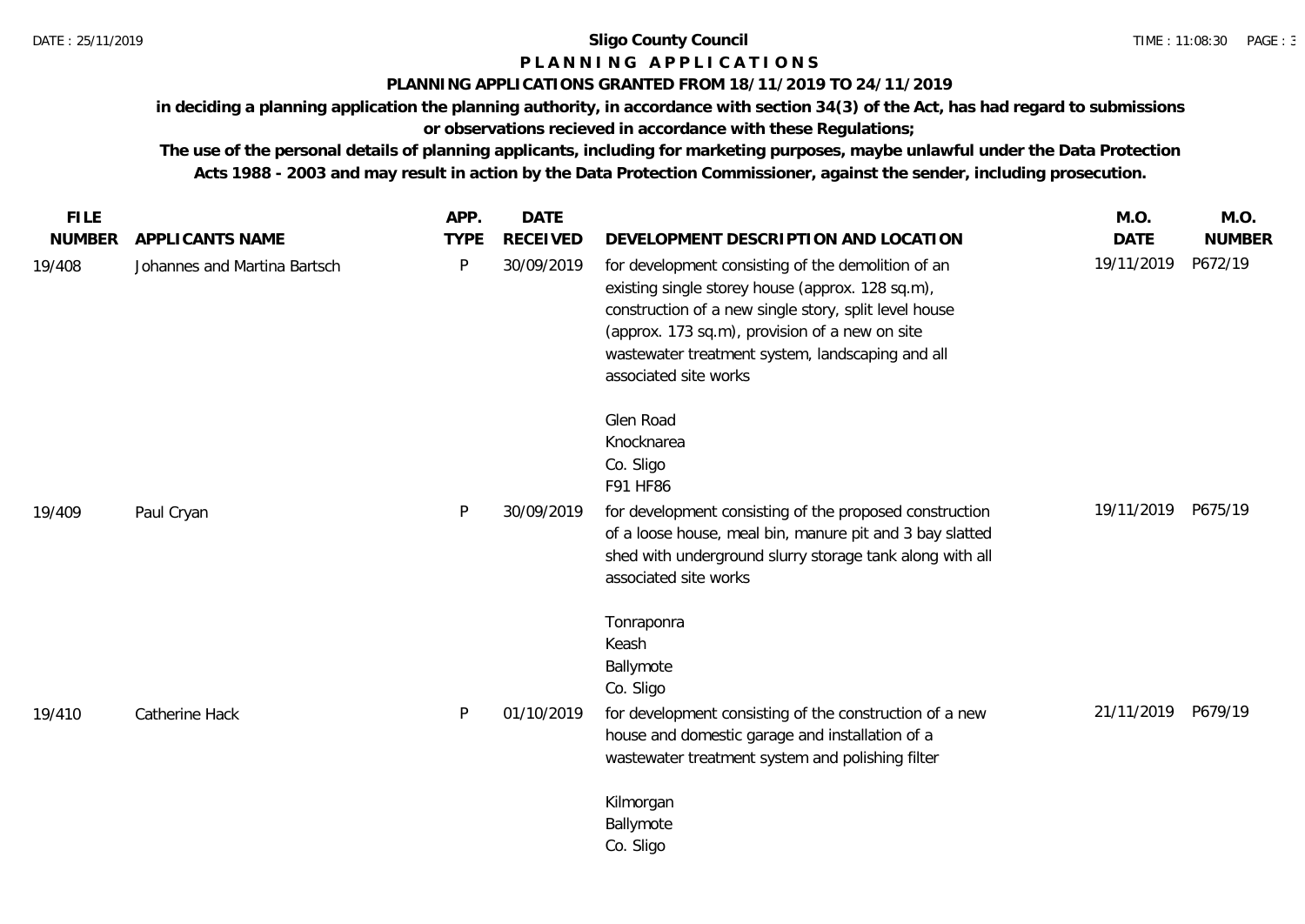# **P L A N N I N G A P P L I C A T I O N S**

# **PLANNING APPLICATIONS GRANTED FROM 18/11/2019 TO 24/11/2019**

**in deciding a planning application the planning authority, in accordance with section 34(3) of the Act, has had regard to submissions or observations recieved in accordance with these Regulations;**

**The use of the personal details of planning applicants, including for marketing purposes, maybe unlawful under the Data Protection Acts 1988 - 2003 and may result in action by the Data Protection Commissioner, against the sender, including prosecution.**

| <b>FILE</b>   |                                                            | APP.        | <b>DATE</b>     |                                                                                                                                                                                                                                                                                                                                                                                                                                                   | M.O.        | M.O.          |
|---------------|------------------------------------------------------------|-------------|-----------------|---------------------------------------------------------------------------------------------------------------------------------------------------------------------------------------------------------------------------------------------------------------------------------------------------------------------------------------------------------------------------------------------------------------------------------------------------|-------------|---------------|
| <b>NUMBER</b> | APPLICANTS NAME                                            | <b>TYPE</b> | <b>RECEIVED</b> | DEVELOPMENT DESCRIPTION AND LOCATION                                                                                                                                                                                                                                                                                                                                                                                                              | <b>DATE</b> | <b>NUMBER</b> |
| 19/414        | Keith Richardson on behalf of Storm<br><b>Body Fitness</b> | P           | 02/10/2019      | for development consisting of a change of use from<br>existing industrial unit to gymnasium and associated<br>signage                                                                                                                                                                                                                                                                                                                             | 19/11/2019  | P676/19       |
|               |                                                            |             |                 | Unit B2, Cleveragh Industrial Estate<br>The Back Avenue<br>Cleveragh<br>Sligo                                                                                                                                                                                                                                                                                                                                                                     |             |               |
| 19/418        | Ian Barrett                                                | P           | 04/10/2019      | development consisting of the change of house extension<br>design from that previously granted under the planning<br>reference number PL16/81.<br>Doorly Td.<br>Collooney<br>Co. Sligo                                                                                                                                                                                                                                                            | 21/11/2019  | P680/19       |
| 19/419        | Tom Gilmartin and Karen Doyle                              | P           | 07/10/2019      | Development consisting of the following: the demolition<br>of the derelict cottage and outhouses; construction of a<br>single storey dwelling house and domestic store and with<br>the installation of a waste water treatment plant and<br>percolation area; provisions for a road side boundary<br>wall with vehicular and pedestrian access and carrying<br>out all other associated site and ground works within the<br>confines of the site. | 21/11/2019  | P683/19       |
|               |                                                            |             |                 | Ardnaglass<br>Ballymote<br>Co Sligo                                                                                                                                                                                                                                                                                                                                                                                                               |             |               |
|               |                                                            |             |                 |                                                                                                                                                                                                                                                                                                                                                                                                                                                   |             |               |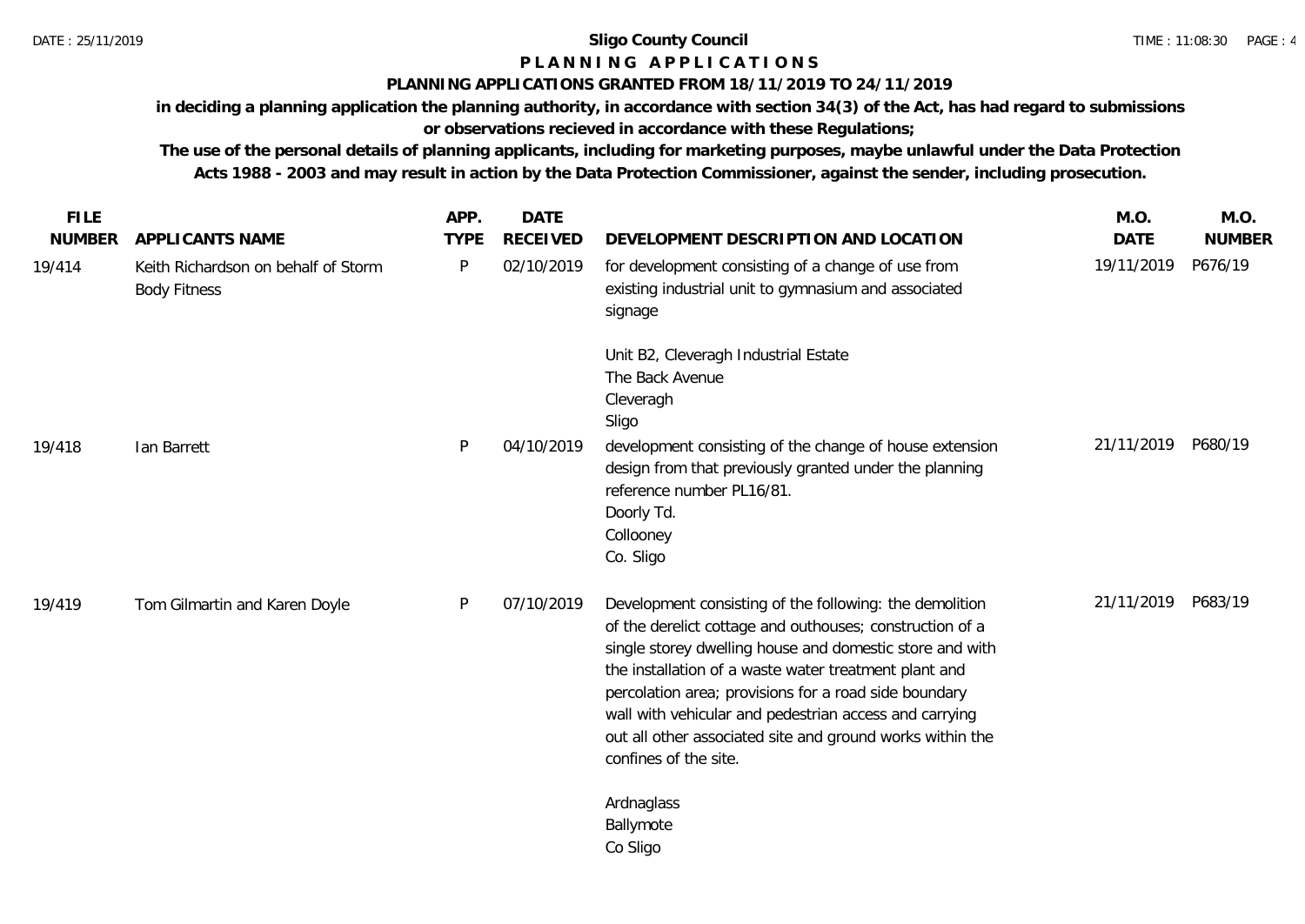# **P L A N N I N G A P P L I C A T I O N S**

# **PLANNING APPLICATIONS GRANTED FROM 18/11/2019 TO 24/11/2019**

**in deciding a planning application the planning authority, in accordance with section 34(3) of the Act, has had regard to submissions or observations recieved in accordance with these Regulations;**

**The use of the personal details of planning applicants, including for marketing purposes, maybe unlawful under the Data Protection Acts 1988 - 2003 and may result in action by the Data Protection Commissioner, against the sender, including prosecution.**

| <b>FILE</b>               | <b>APF</b><br><b>DATE</b>                                             | M.O.        | IVI.U         |
|---------------------------|-----------------------------------------------------------------------|-------------|---------------|
| APPLICANTS NAME<br>NUMBER | $\angle$ RECEIVED DEVELOPMENT DESCRIPTION AND LOCATION<br><b>TYPE</b> | <b>DATE</b> | <b>NUMBER</b> |

**Total: 9**

\*\*\* END OF REPORT \*\*\*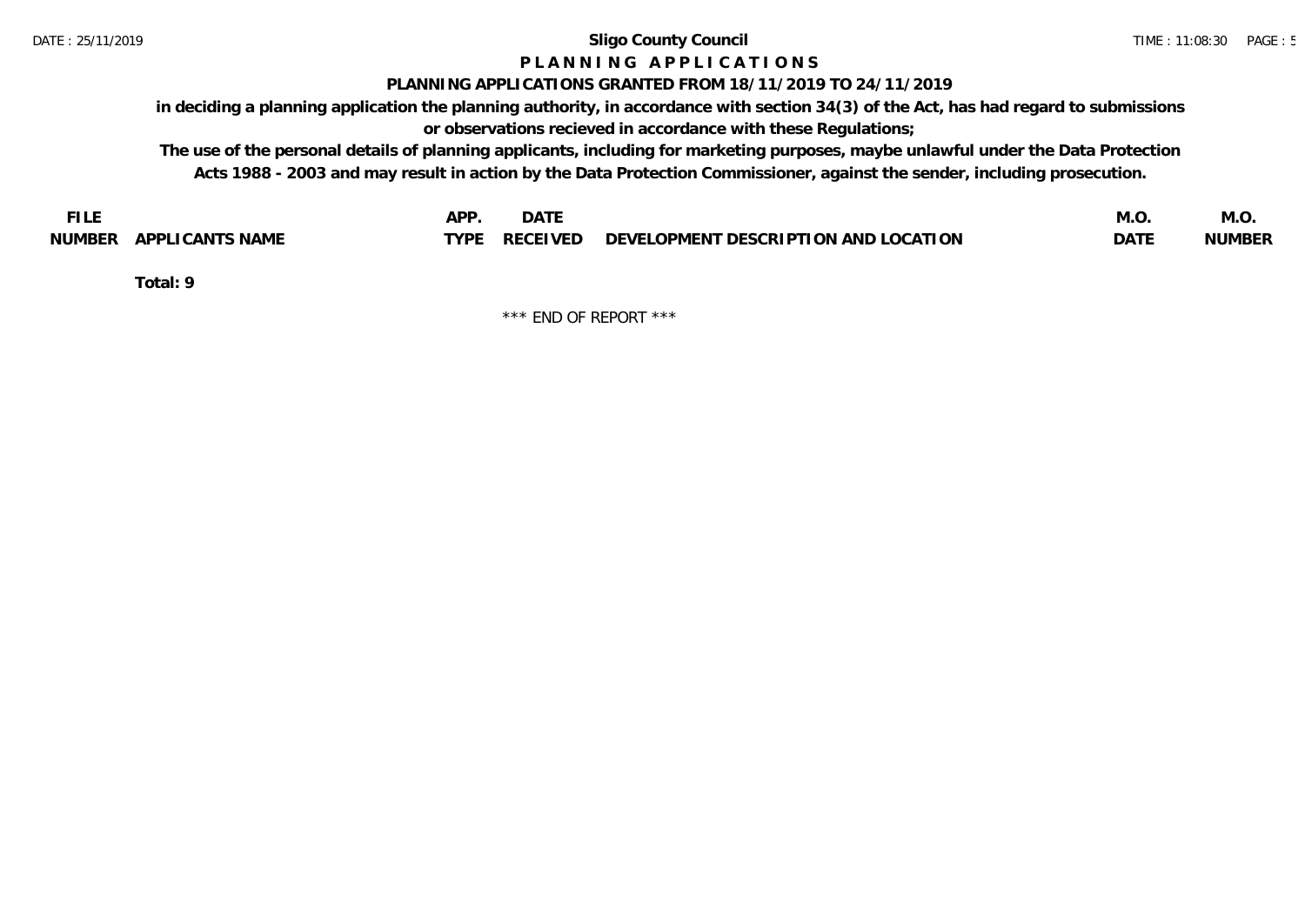# **P L A N N I N G A P P L I C A T I O N S**

### **PLANNING APPLICATIONS REFUSED FROM 18/11/2019 TO 24/11/2019**

**in deciding a planning application the planning authority, in accordance with section 34(3) of the Act, has had regard to submissions or observations recieved in accordance with these Regulations;**

**The use of the personal details of planning applicants, including for marketing purposes, maybe unlawful under the Data Protection Acts 1988 - 2003 and may result in action by the Data Protection Commissioner, against the sender, including prosecution.**

| <b>FILE</b>   |                                                     | A DE | $\sim$ $\sim$ $\sim$<br>DA I | <b>ENT DESCRIPTION AND</b><br>$\cap$ nn.<br>)E\/F<br>. JIEN L<br>பட | IVI.U       | IVI.U         |
|---------------|-----------------------------------------------------|------|------------------------------|---------------------------------------------------------------------|-------------|---------------|
| <b>NUMBER</b> | <b>ANTS NAME</b><br>A DDI<br>$\sqrt{2}$<br>CAN<br>u | TVDL | ◡⊢                           | <b>OCATION</b>                                                      | <b>DATF</b> | <b>NUMBER</b> |

/

**Total: 0**

\*\*\* END OF REPORT \*\*\*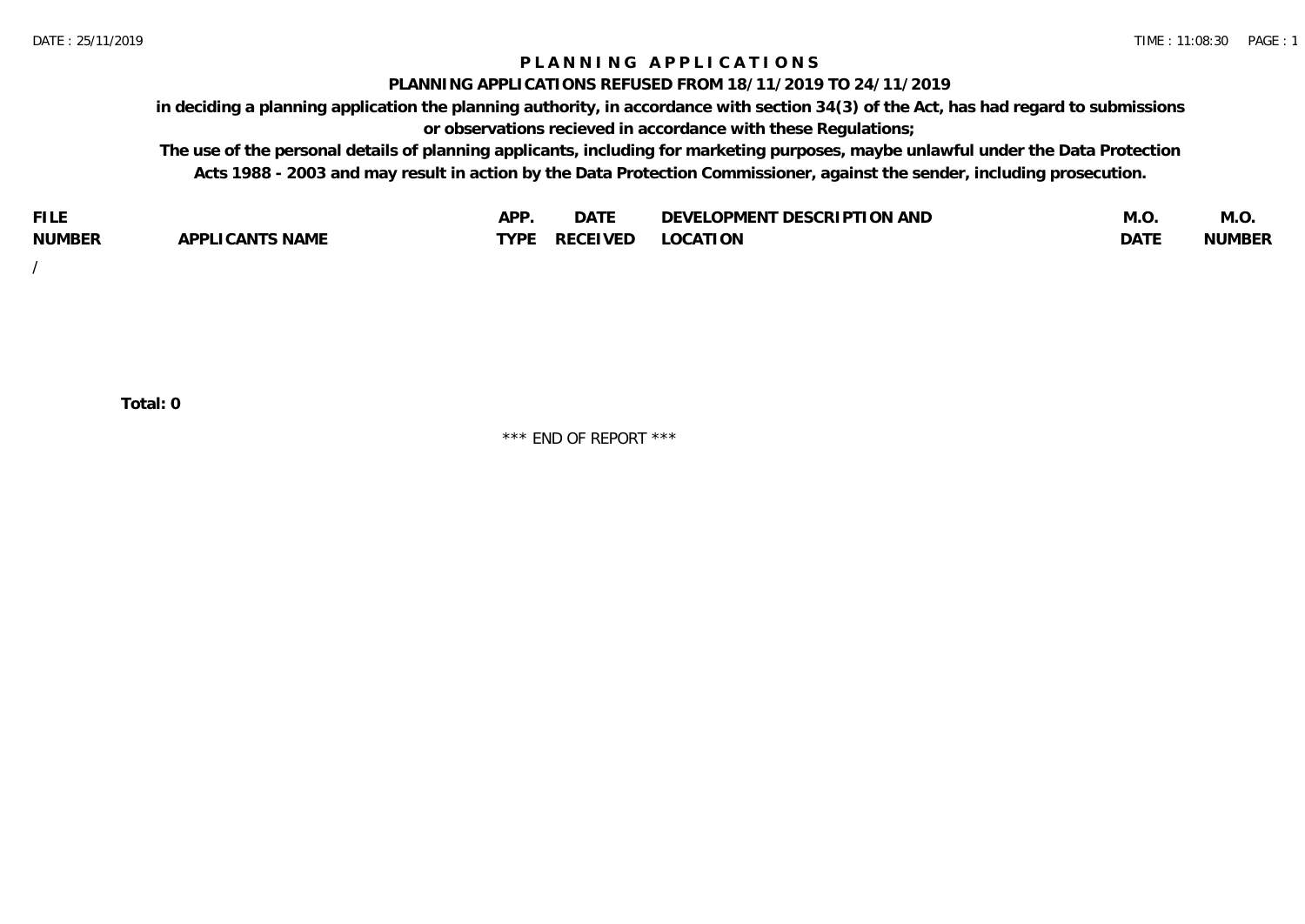# **A N B O R D P L E A N A L A APPEAL DECISIONS NOTIFIED FROM 18/11/2019 TO 24/11/2019**

| <b>FILE</b> | APPLICANTS NAME<br>NUMBER AND ADDRESS | APP.<br><b>TYPE</b> | <b>DECISON</b><br>DATE | L.A.<br>DEC. | DEVELOPMENT DESCRIPTION AND LOCATION | B.P.<br>DEC. DATE | DECISION |
|-------------|---------------------------------------|---------------------|------------------------|--------------|--------------------------------------|-------------------|----------|
|             | Total:                                | $\overline{0}$      |                        |              |                                      |                   |          |

**\*\*\*\*\*\*\*\*\*\*\*\* END OF REPORT \*\*\*\*\*\*\*\*\*\*\*\***